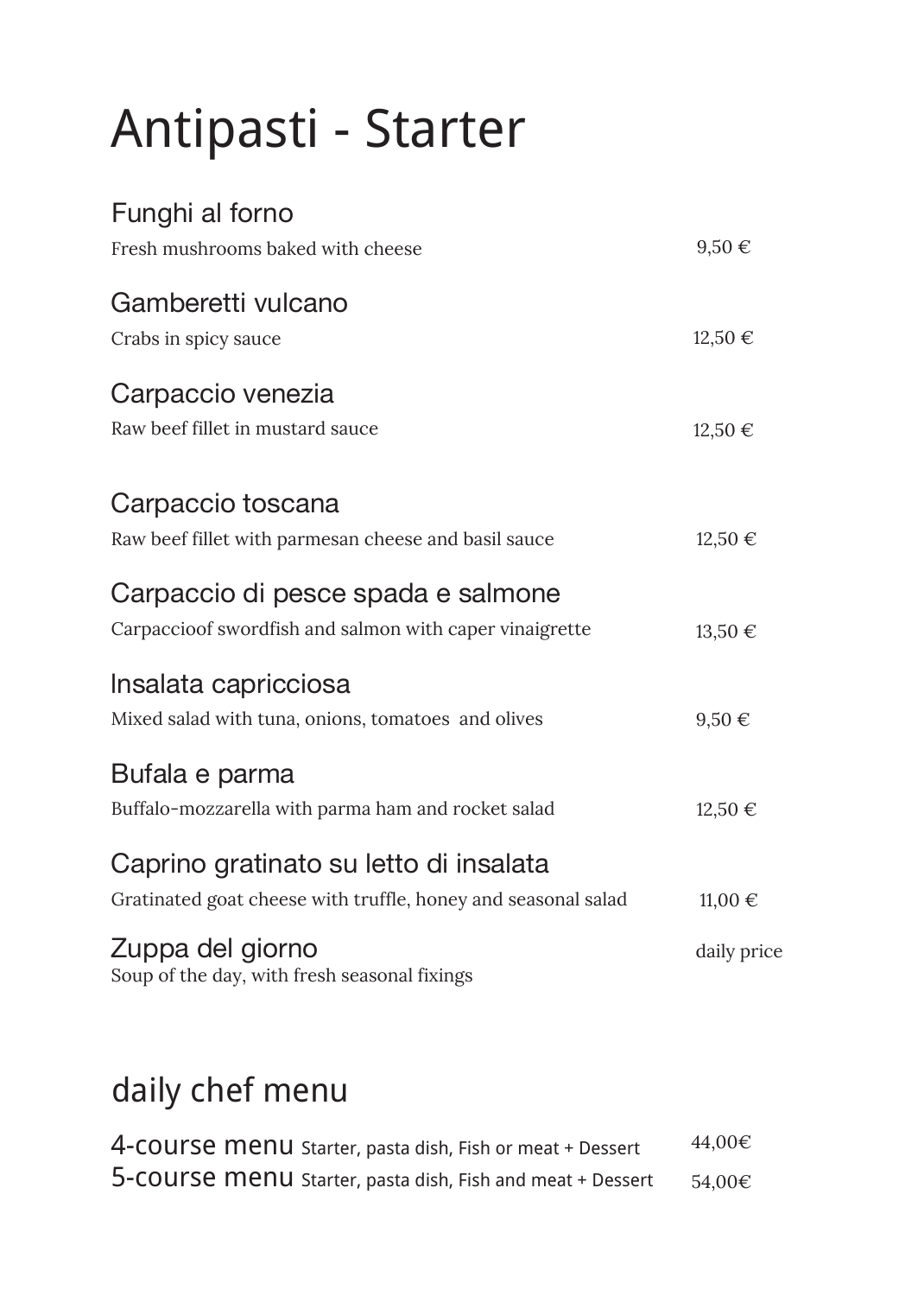#### Pasta Lasagne Penne all'Arrabiata con olive e origano With spicy tomato sauce, olives and oregano Pennette alla russa With pieces of salmon, flambéed in vodka Spaghetti gamberetti e zucchini With crabs and courgette Ravioli alla sarda Home made Ravioli with fresh tomatoes, basil, rocket salad and pecorino Tagliatelle gorgonzola With spicy Italian blue cheese sauce Tagliatelle con punte di iletto Tagliatelle with filet laces, mashrooms and trufflebutter Pizze - Pizza Bufala With tomatoes, cheese, basil and buffalo mozzarella Salami 123 With tomatoes, cheese and salami Capricciosa 23 With tomatoes, cheese, ham, mushrooms and olives Vegetariana With tomatoes, cheese and various vegetables San Daniele With tomatoes, cheese, parma ham, rocket salad and parma cheese 9,50€ 10,90€ 11,50€ 14,50€ 13,50€ 11,50€ 16,50€ 10,50€ 8,50€ 9,50€ 9,50€ 11,50€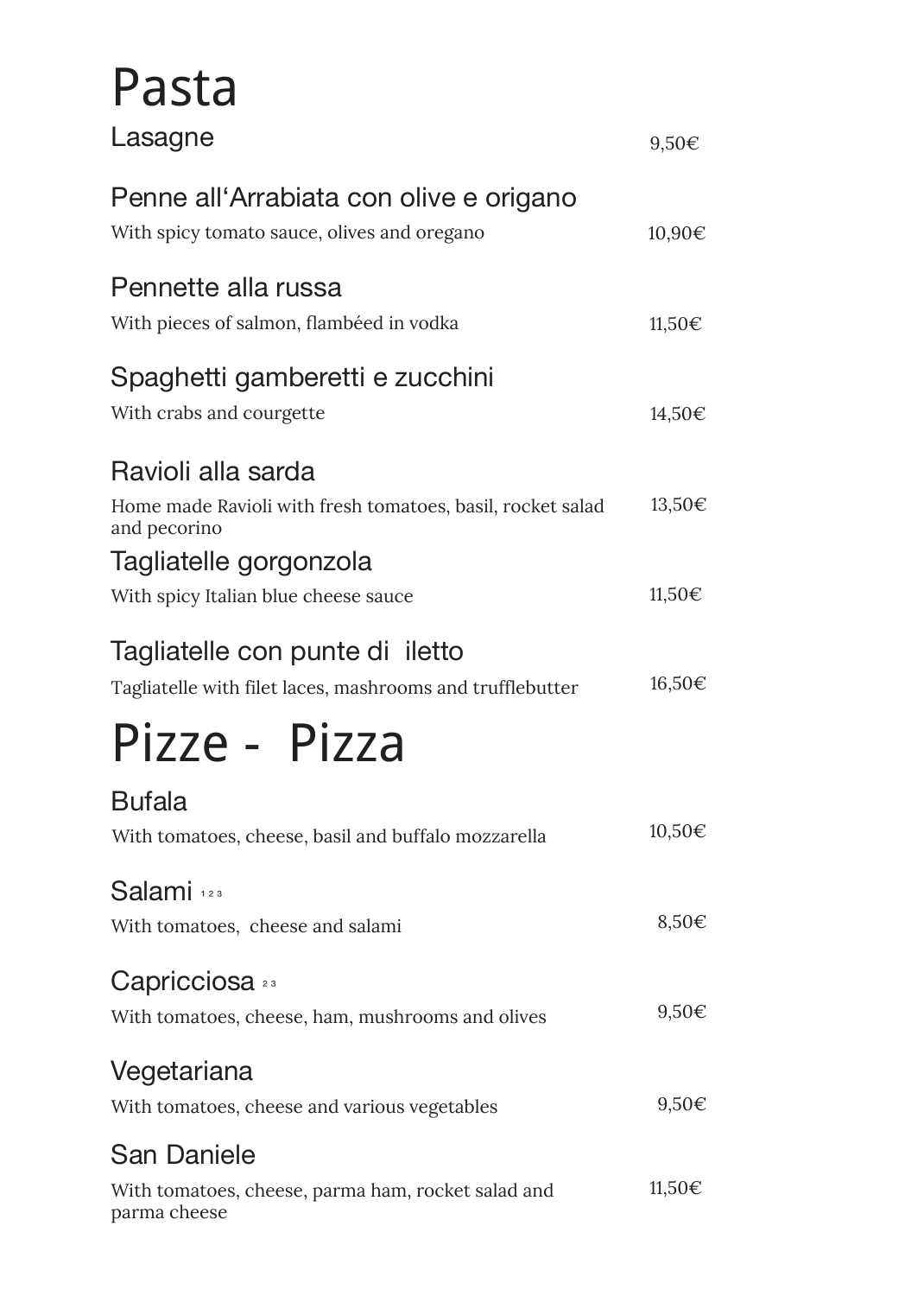# Manzo - Beef

| Bistecca funghi e cipolle<br>Rump steak with onions and mushrooms          | 21,80€      |
|----------------------------------------------------------------------------|-------------|
| Tagliata di manzo<br>Carved beefsteak on rocket salad with potatoes        | $22,50 \in$ |
| Bistecca alla pizzaiola<br>Rump steak with spicy tomato caper sauce        | $21,50 \in$ |
| Filetto pepe verde<br>Fillet steak with green pepper                       | 26,00 €     |
| Filetto al mirto pepato<br>Fillet steak with mirto from Sardinia           | $26,00 \in$ |
| Vitello - Veal                                                             |             |
| Fegato di vitello burro - salvia<br>Calv's liverwith sage butter           | 18,50 €     |
| Bistecca di vitello e gorgonzola<br>Veal steak with spicy gorgonzola sauce | $23,50 \in$ |
| Scaloppine limone e rosmarino<br>Veal escalope with lemon rosemary sauce   | 18,50 €     |
| Saltimbocca alla Romana<br>Veal escalope with sage and parma ham           | 18,50 €     |
| Agnello - Lamb                                                             |             |
| Filetto d'angello al balsamico<br>Lamb fillet with balsamico               | $23,50 \in$ |